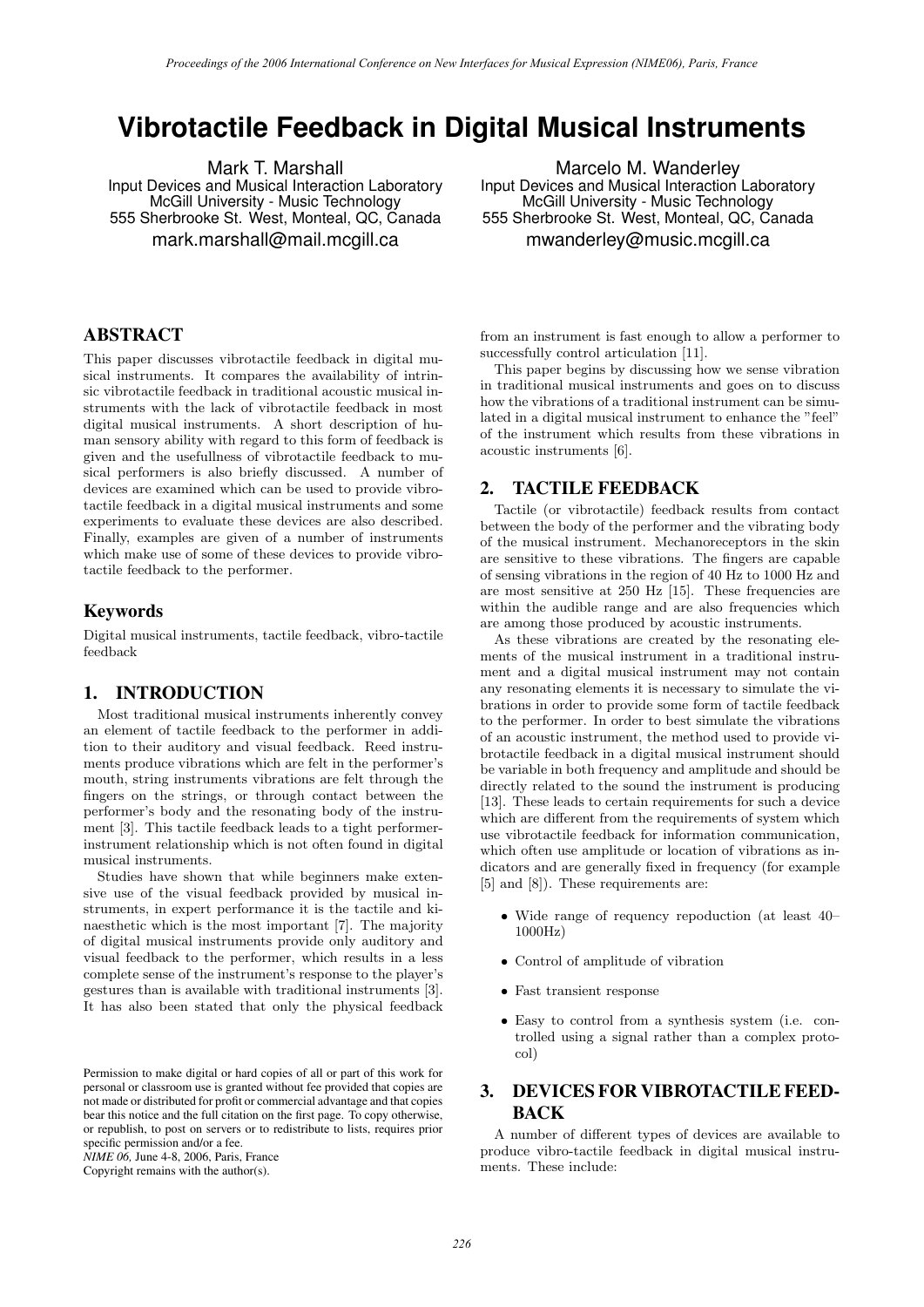- *•* Tactors
- *•* Piezo-electric elements
- *•* Voice coils
- *•* Motors
- *•* Solenoids

### 3.1 Tactors

A tactor is a device containing small plates which can be moved electrically to create vibrations. A tactor was used in experiments in adding tactile feedback to the LaserBass [2], but was found to offer too low an amplitude of vibration and to have a small delay when driven, which made it unsuitable for a vibrotactile element of a digital musical instrument. Tactors are commonly used to convey information to users in simulations and interfaces for the blind [17] or tactile information systems [5].

### 3.2 Piezo-electric elements

Piezo-electric elements are crystal elements which vibrate when an electrical current is applied to them. Normally used as sound producing devices in low-cost buzzers, they can also be used as vibro-tactile transducers. They do not seem to have found use as vibro-tactile sound producers in digital musical instruments, but have been used in other tactile displays, such as the Optacon system for tactile representation of text [9]. Other tactile interfaces have tried to use piezo-electric elements, but found the sound generated to be too loud for their requirements [5].

### 3.3 Voice coils

Voice coils are coils held in the field of an electromagnet which vibrate when an AC current is applies to the electromagnet. Voice coils have been used to provide tactile feedback in a number of digital musical instruments, including [3], [12] and [1]. As they can be driven using the same audio signal as that creating the audio output of the instrument they are easily used as vibro-tactile devices in digital musical instruments.

### 3.4 Motors

Miniature motors can be made to rotate at different speeds, which combined with an unbalanced shaft can cause vibration. They are commonly used as vibrational alarms in pagers and mobile phones and can also be found in many vibrotactile game controllers.

### 3.5 Solenoids

Solenoids have pins which are forced in and out of the solenoid body by applying a DC voltage and can be used to produce vibrations. The Tactile Ring [2], which contains a miniature solenoid has been succefully used to add tactile feedback to a number of instruments, including the LaserBass and the SonoGlove.

## 4. EVALUATING DEVICES FOR VIBRO-TACTILE FEEDBACK

In order to evaluate which of these devices might be suitable for use in providing vibro-tactile feedback in digital musical instruments, a series of experiments were run. These experiments attempted to determine the range of amplitudes of vibration which each device could generate, the range of frequencies of these vibrations and the transient response of the devices when attempting to move

from one frequency to another and one amplitude to another. This would allow us to see which of the devices are capable of meeting our requirements. All the devices used (with the exception of the tactor) were off the shelf components, which were not specifically designed for use as vibrotactile feedback devices.

### 4.1 Methodology

In order to accurately measure the amplitude and frequency of the vibration of each of the devices an apparatus was built making use of a 2-dimensional accelerometer mounted to a small board. This board was placed in contact with the active area of each device and so vibrated with the devices. The accelerometer produces two voltages, which are proportional to the acceleration in each of the devices two axes. These voltages, along with the input signal being sent to each device (either a varying DC voltage, a varying frequency sine wave or a pulse width modulation (PWM) signal) were logged using a National Instruments DAQ and Labview 2.1 software, operating at a sampling frequency of 10 kHz. The logged data was then analysed using GNU Octave.

The data logged allowed for the analysis of a number of aspects of each of the devices. The ability of each device to output frequencies in the 40Hz to 1000Hz range was tested, along with the maximum amplitude of vibration the device could create for frequencies in this range. This gives a measure of the usefulness of the device for creating vibrations at the frequencies which are felt through the fingers. Next, the range of amplitudes which each device can create was measured for a series of frequencies in this band, giving a measure of the amplitude control available with each device. Finally, the transient response of each device was tested for changes in frequency of 100Hz, 200Hz and 500Hz.

### 4.2 Results

Table 1 indicates the results found for each device during the testing along with some other important characteristics of typical devices of each type. As can be seen from the table, all of the devices are capable of reproducing the necessary frequencies of vibration (although many tactors display a peak in the frequency response at 250Hz, the frequency of vibration to which the skin is most sensitive). The motor and the solenoid display worse transient responses than the other devices. Examining the amplitude response of the three audio signal-driven devices shows that the voice coil and the tactor typically give the largest range of vibration and the voice coil can also produce the strongest vibration of all of the devices.

Another item of note is that the tactor's are generally capable of lower amplitudes than the other devices, perhaps making them more suited to applications where they will be mounted in direct contact with the skin, rather than through another surface. Also of interest is that the amplitude and frequency output of the motor are inherently linked and that many solenoids are incapable of changing the amplitude of vibration.

Simulating the vibration of an acoustic instrument requires the ability to reproduce a range of vibration frequencies. While performers may not be able to accurately discriminate between a large number of frequencies, some ability to distinguish gross frequency cahnges does exist. In fact, the ability to distinguish between different frequencies has been shown to range anywhere from between 3 to 5 distinct values between 2 and 300Hz [12] to 8 to 10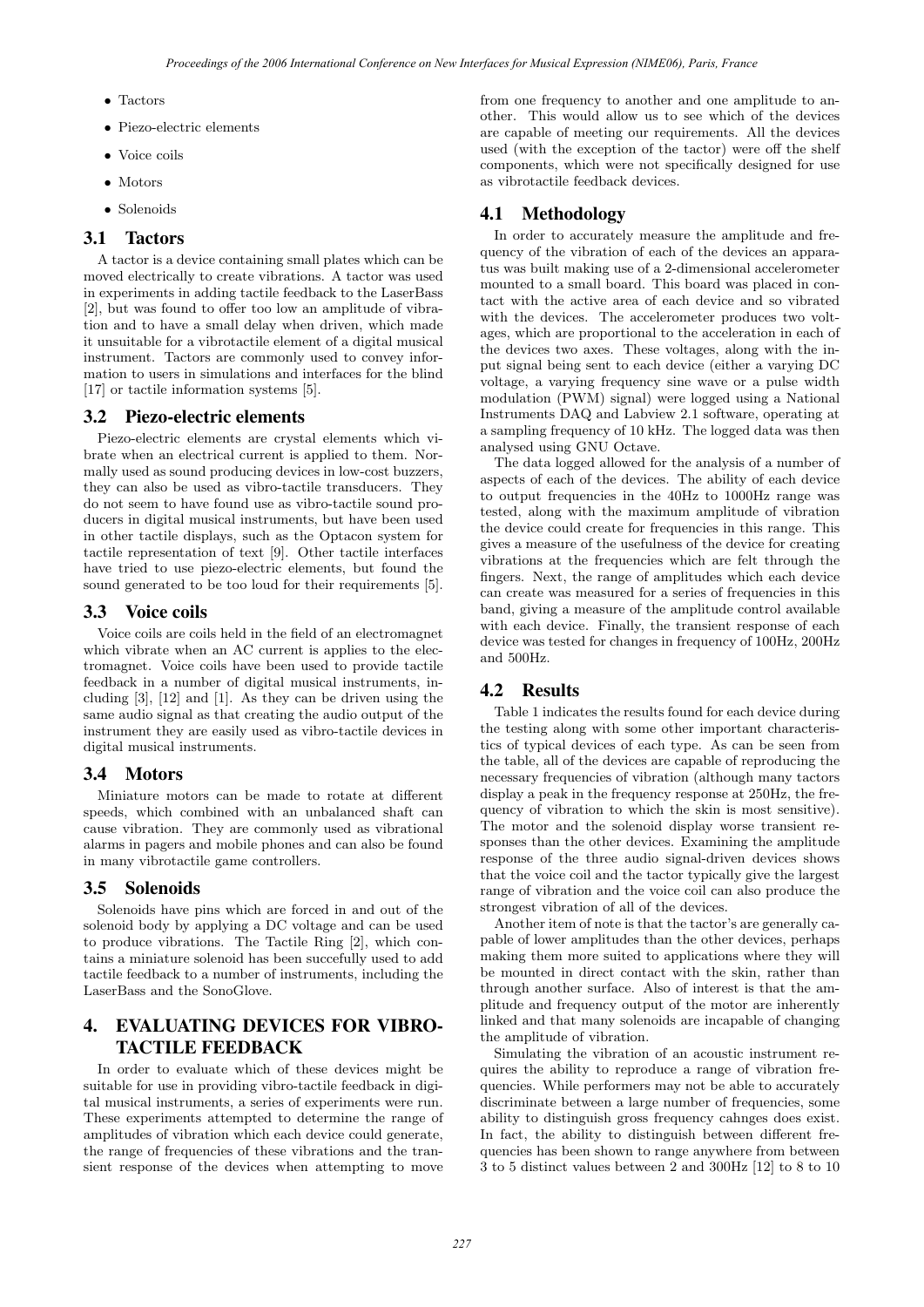|                                               | <b>Tactor</b>                       | Motor                 | Solenoid                             | Piezo-electric ele-<br>ment | Voice coil                  |
|-----------------------------------------------|-------------------------------------|-----------------------|--------------------------------------|-----------------------------|-----------------------------|
| Frequency<br>response<br>(over tactile range) | $40-1000$ Hz (peak)<br>at $250$ Hz) | $40-1000$ Hz          | $40 - 1000$ Hz                       | $40 - 1000$ Hz              | $40 - 1000$ Hz              |
| Maximum amplitude                             | low                                 | high                  | high                                 | high                        | high                        |
| Amplitude range                               | good                                | good                  | single value                         | good                        | good                        |
| Amplitude and Fre-                            | independant                         | dependant             | only frequency                       | independant                 | independant                 |
| quency Control                                |                                     |                       |                                      |                             |                             |
| Transient response                            | good                                | poor                  | good                                 | excellent                   | excellent                   |
| Driving signal                                | Audio signal                        | PWM signal            | PWM signal                           | Audio signal                | Audio signal                |
| Typical size                                  | $3cm$ dia., $0.7cm$                 | $0.6cm$ dia., $1.5cm$ | $1.5 \text{ cm}$ dia., $2 \text{cm}$ | $2.5cm$ dia., $0.3cm$       | from 1cm dia. up            |
|                                               | height                              | length                | length                               | height                      | to 20cm dia.                |
| Availability                                  | uncommon (from                      | common                | common                               | common                      | common                      |
|                                               | manufacturer)                       |                       |                                      |                             |                             |
| <b>Typical Price</b>                          | <b>US\$60</b>                       | <b>US\$3</b>          | <b>US\$5</b>                         | <b>US\$2</b>                | $\text{US$}2-\text{US$}100$ |

**Table 1: Comparison of results for each device**

distinct values between 70 and 1000Hz [16]. A qualitative difference has also been found in tactile perception of frequencies above and below 100Hz, with a different sensation being reported for frequencies in each range [16].

This would seem to indicate that for a vibro-tactile feedback system in a digital musical instrument the ability to reproduce a range of frequencies is important and so a device capable of this might be most suitable for providing this feedback. The tactor, the piezo-electric element and the voice coil devices can cover the frequency range. The voice coil offers a greater amplitude range and maximum amplitude output, but along with the piezo element, will also generate sound, which the tactor will not do.

# 5. USING VIBROTACTILE FEEDBACK IN DIGITAL MUSICAL INSTRUMENTS

A number of instruments and controllers have been built which make use of vibrotactile feedback to improve the interaction between the performer and the system. Chafe used a voice coil to simulate vibrations in the mouthpiece to help players control a physically-modelled brass instrument [3]. The VR/TX system [12] made use of vibrotactile feedback to augment a glove-based non-contact system, again using voice-coils. Bongers [2] discusses a number of systems which were augmented with a Tactile Ring, which uses a miniature solenoid to provide tactile feedback to the performers.

Each of these systems made use of vibrotactile feedback to the performer, in many cases providing this feedback through an audio-driven device. With some of these, as with many other tactile feedback systems, attempts were made to cover the audio output from the device, so that it would not be heard by the performer. The following sections detail a number of instruments which have been developed to include vibrotactile feedback, which make use of voice coils to provide this feedback, but rather than attempting to quiet the devices instead make use of this sound output to provide both vibrotactile and audio feedback to the performer. The aim is to produce an instrument which has a "feel" most like that of an acoustic instrument [2], by integrating the sound production into the instrument, giving vibrotactile feedback which is directly related to the sound being produced [13] and producing a sound output which is local to the instrument rather than being created at another point by a speaker system.

### 5.1 The Viblotar

Figure 1 shows the Viblotar<sup>1</sup>[10]. It is an instrument designed to be played in a similar fashion to a traditional monochord and can be played on the performers lap or on a table or stand. The synthesis engine for this system consists of a physical model running in the Max/MSP environment. The model comes from the PeRColate [14] externals which is a port to Max/MSP of instruments from the Synthesis ToolKit (STK)  $\left[4\right]$ <sup>2</sup>. The physical model used is a hybrid model called the *blotar* which is a hybrid of an electric guitar model and a flute model.



**Figure 1: The Viblotar**

The Viblotar is played using the right hand to both select and excite pitches. It has a range of 3 octaves of continuous pitch, which are played using a linear position sensor. Excitation is caused by the pressure of the hand which is selecting the pitches. This allows for dynamic control of both pitch and amplitude using a single gesture. Two pressure sensors are also available to the left hand, to allow for pitch bend and vibrato effects.

The audio and tactile feedback to the performer is created using a pair of small 1W BTL amplifier circuits to drive a pair of  $8 \Omega$  3W speakers. The body of the Viblotar functions as a resonating box and has been designed to maximize the frequency output of the speakers, from the determined small signal parameters of the speakers. As the audio output from the synthesis engine is used to drive these speakers, both the audio and vibrotactile feedback to the player are directly related to the sound being produced and so create a more tightly coupled interaction between the performer and the system.

<sup>1</sup>http://www.music.mcgill.ca/˜marshall/projects/viblotar <sup>2</sup>http://ccrma.stanford.edu/software/stk/